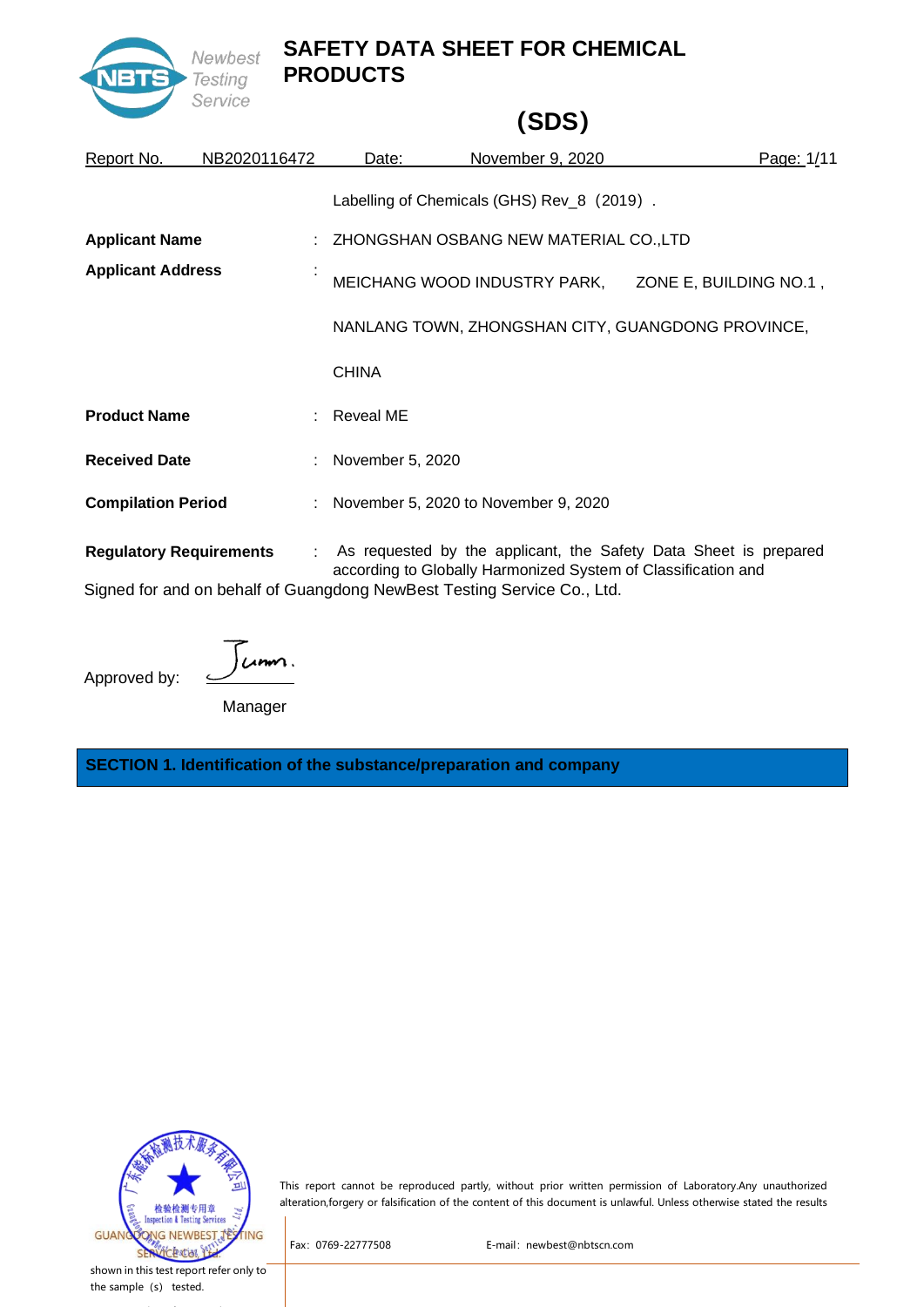

# **(SDS)**

| Report No.              | NB2020116472                                   |              | Date:                            |  | November 9, 2020                                                                                            | Page: 2/11 |
|-------------------------|------------------------------------------------|--------------|----------------------------------|--|-------------------------------------------------------------------------------------------------------------|------------|
|                         | 1.1 Product Identification:                    | t.           | <b>Pigment Coloring</b>          |  |                                                                                                             |            |
| 1.2 Model No.           |                                                |              | OS 8207                          |  |                                                                                                             |            |
| 1.3 Recommended Use     |                                                |              | To add Color                     |  |                                                                                                             |            |
| 1.4 Manufacturer Name   |                                                |              |                                  |  | : ZHONGSHAN OSBANG NEW MATERIAL CO.,LTD                                                                     |            |
|                         |                                                |              | NANLANG TOWN,<br>PROVINCE, CHINA |  | 1.5 Manufacturer Address : MEICHANG WOOD INDUSTRY PARK, ZONE E, BUILDING NO.1,<br>ZHONGSHAN CITY, GUANGDONG |            |
| 1.6 Manufacturer Tel    |                                                |              | 0755-23319934                    |  |                                                                                                             |            |
| 1.7 Manufacturer Fax    |                                                | $\therefore$ |                                  |  |                                                                                                             |            |
| 1.8 Manufacturer Email  |                                                |              | ZSOSBANG2000@126.COM             |  |                                                                                                             |            |
| 1.9 Emergency Phone     |                                                |              | : 13728628409                    |  |                                                                                                             |            |
|                         | <b>SECTION 2. Hazards identifications</b>      |              |                                  |  |                                                                                                             |            |
| 2.1 Hazard Class:       |                                                |              |                                  |  |                                                                                                             |            |
|                         |                                                |              |                                  |  | According to Globally Harmonized System of Classification and Labelling of Chemicals (GHS) Rev_7            |            |
|                         | (part 2~4), classification of risk categories. |              |                                  |  |                                                                                                             |            |
|                         | This product has no risk classification.       |              |                                  |  |                                                                                                             |            |
| 2.2 Pictograms:         |                                                |              |                                  |  |                                                                                                             |            |
| None                    |                                                |              |                                  |  |                                                                                                             |            |
| 2.3 Signal word:        |                                                |              |                                  |  |                                                                                                             |            |
| None                    |                                                |              |                                  |  |                                                                                                             |            |
| 2.4 Hazard description: |                                                |              |                                  |  |                                                                                                             |            |
| None                    |                                                |              |                                  |  |                                                                                                             |            |
|                         | 2.5 Precautionary description:                 |              |                                  |  |                                                                                                             |            |
| None                    |                                                |              |                                  |  |                                                                                                             |            |
|                         |                                                |              |                                  |  |                                                                                                             |            |



This report cannot be reproduced partly, without prior written permission of Laboratory.Any unauthorized alteration,forgery or falsification of the content of this document is unlawful. Unless otherwise stated the results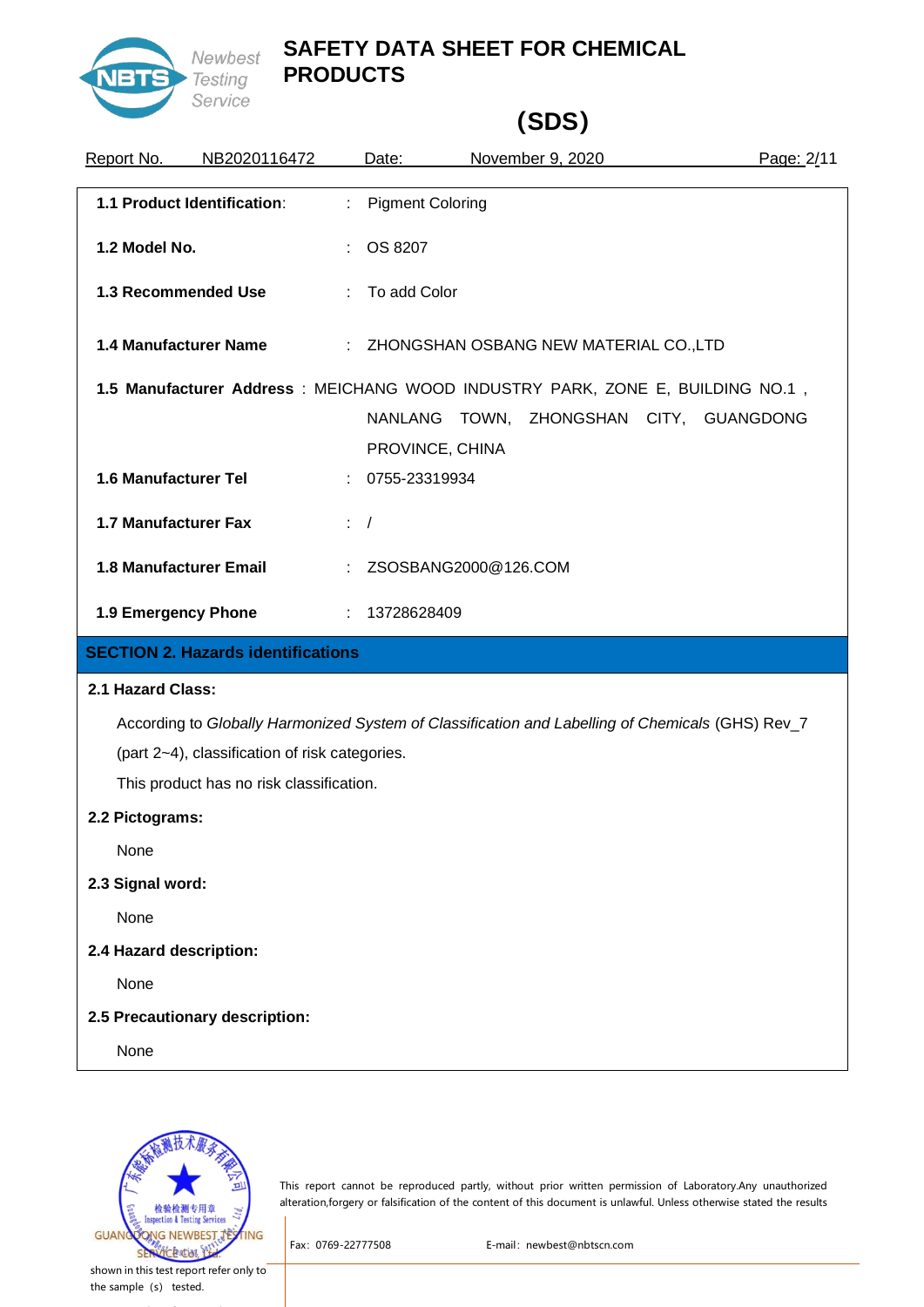

# **(SDS)**

| Report No. | NB2020116472                                        | Date: | November 9, 2020 |                | Page: 3/11 |
|------------|-----------------------------------------------------|-------|------------------|----------------|------------|
|            | SECTION 3. Composition / information on ingredients |       |                  |                |            |
|            | Ingredient(s) of the product: Mixture               |       |                  |                |            |
|            | Substance name                                      |       | Conc. (%)        | <b>CAS. No</b> |            |
|            | Distilled water                                     |       | $\geq 90$        | 7732-18-5      |            |
|            | Food Grade Pigment Coloring                         |       | $\geq$ 3         |                |            |
|            | Glycerol                                            |       | $\geq 0.1$       | $56 - 81 - 5$  |            |

Potassium sorbate  $\geq 0.01$  590-00-1

#### **SECTION 4. First aid measures**

General advice: Immediate medical attention is required. Show this safety data sheet (SDS) to the

doctor in attendance.

#### **4.1 Following inhalation:**

No inhalation hazard.

### **4.2 Following skin contact:**

Harmless to skin.

#### **4.3 Following eye contact:**

In case of contact may cause irritation, immediately flush eyes with plenty of water for at least 15 minutes.

#### **4.4 Following ingestion:**

If ingestion rinse the mouth with water.



This report cannot be reproduced partly, without prior written permission of Laboratory.Any unauthorized alteration,forgery or falsification of the content of this document is unlawful. Unless otherwise stated the results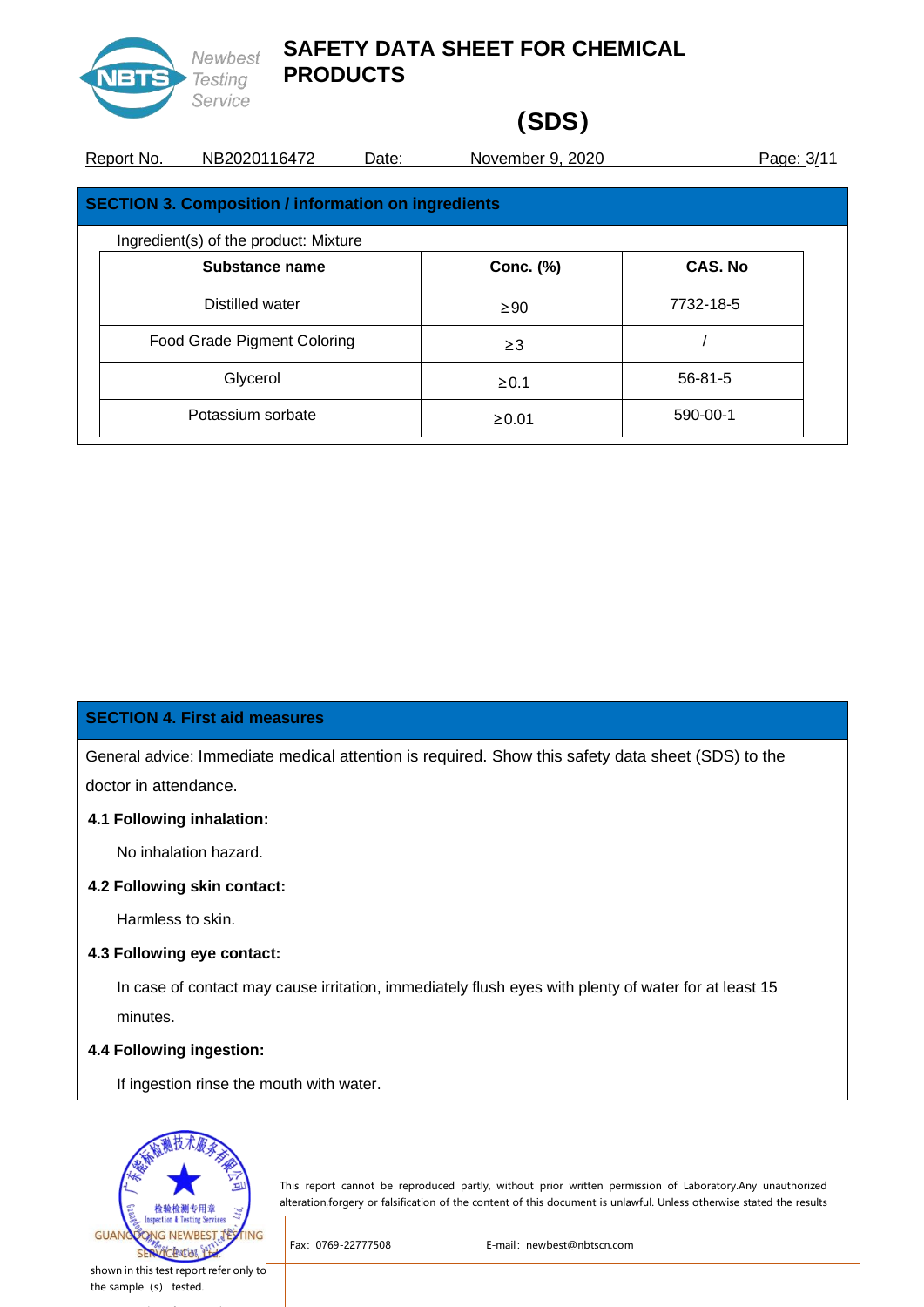

# **(SDS)**

| Report No.                     | NB2020116472                                            | Date: | November 9, 2020                                                                                     | Page: 4/11 |  |  |  |
|--------------------------------|---------------------------------------------------------|-------|------------------------------------------------------------------------------------------------------|------------|--|--|--|
| protective gear.               |                                                         |       |                                                                                                      |            |  |  |  |
|                                | Take all precautions to avoid mixing with combustibles. |       |                                                                                                      |            |  |  |  |
|                                | 5.4 Hazardous combustion products:                      |       |                                                                                                      |            |  |  |  |
|                                | Carbon monoxide, organic volatiles                      |       |                                                                                                      |            |  |  |  |
|                                | <b>SECTION 5. Firefighting measures</b>                 |       |                                                                                                      |            |  |  |  |
| 5.1 Hazardous Characteristics: |                                                         |       |                                                                                                      |            |  |  |  |
| No hazardous characteristics.  |                                                         |       |                                                                                                      |            |  |  |  |
|                                | 5.2 Extinguishing Media:                                |       |                                                                                                      |            |  |  |  |
|                                | Dry powder, Chemical foam, Carbon dioxide, water mist.  |       |                                                                                                      |            |  |  |  |
|                                | 5.3 Firefighting procedures:                            |       |                                                                                                      |            |  |  |  |
|                                |                                                         |       | As in any fire, wear self-contained breathing apparatus (MSHA/NIOSH approved or equivalent) and full |            |  |  |  |

### **SECTION 6. Accidental release measures**

#### **6.1 Personal precautions, protective equipment and emergency procedures:**

Wear appropriate protective measures (SEE SECTION 8).

#### **6.2 Environmental precautions:**

Do not empty into drains. If the product contaminates lakes, rivers or sewages, inform appropriate authorities in accordance with local regulations.

#### **6.3 Cleaning method:**

Remove by liquid absorbing material (e.g. kieselguhr) . Adhered or collected material should be promptly disposed of. Disposal of discarded waste/pollutants refers to SECTION 13.

### **SECTION 7. Safe handling and storage**



This report cannot be reproduced partly, without prior written permission of Laboratory.Any unauthorized alteration,forgery or falsification of the content of this document is unlawful. Unless otherwise stated the results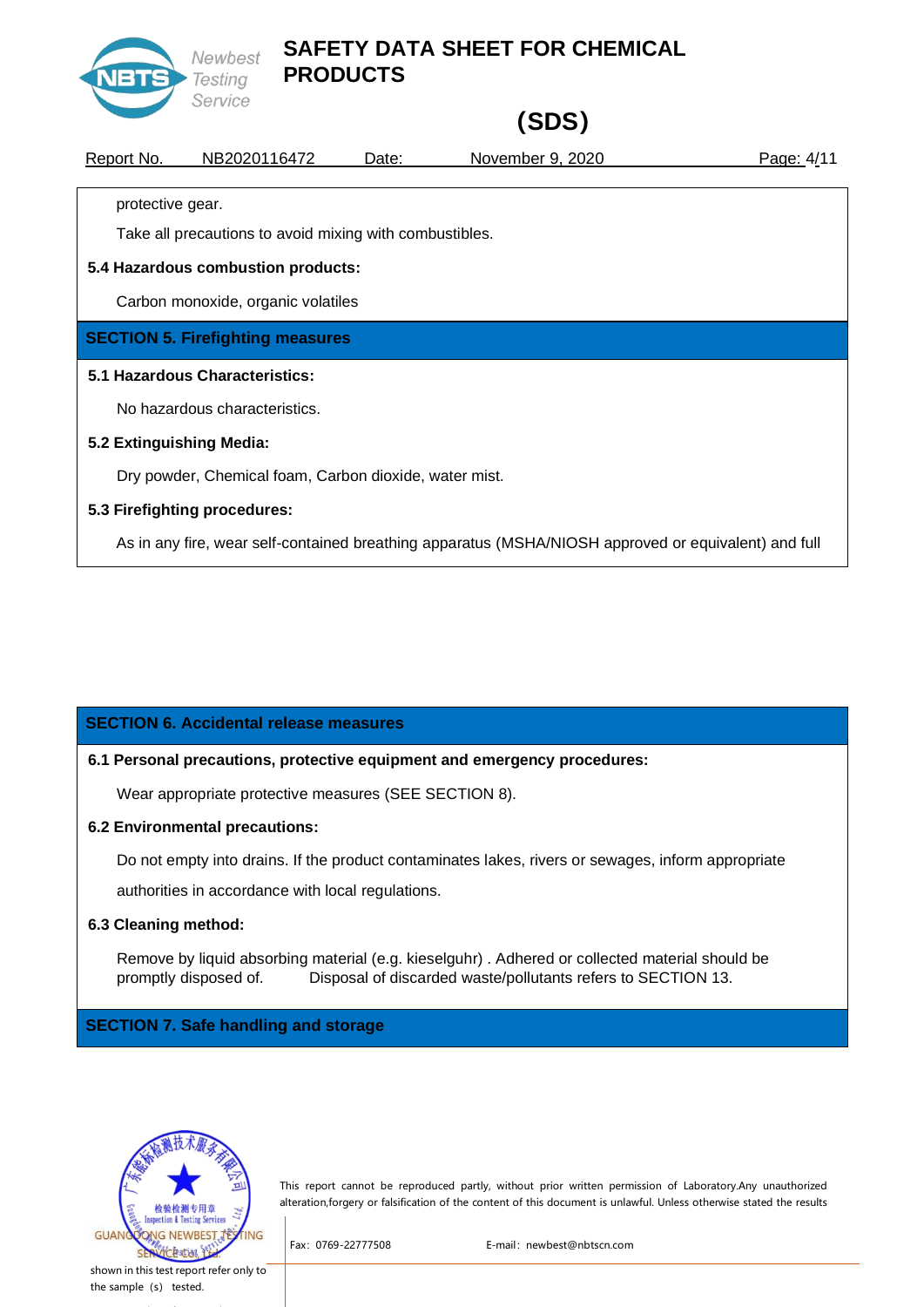

# **(SDS)**

| Report No.               | NB2020116472                                                                                  | Date: | November 9, 2020 | Page: 5/11 |  |  |  |
|--------------------------|-----------------------------------------------------------------------------------------------|-------|------------------|------------|--|--|--|
| None                     |                                                                                               |       |                  |            |  |  |  |
| 8.4 Sanitary Measure:    |                                                                                               |       |                  |            |  |  |  |
|                          | Forbid smoking, eating and drinking in working places. Washing hands after handling products. |       |                  |            |  |  |  |
| 7.1 Handling Notes:      |                                                                                               |       |                  |            |  |  |  |
|                          | Keep indoor ventilation or local exhaust device.                                              |       |                  |            |  |  |  |
| 7.2 Storage Notes:       |                                                                                               |       |                  |            |  |  |  |
|                          | Stored in cool and dry condition.                                                             |       |                  |            |  |  |  |
|                          | Do not store with incompatible material (see section 10.2)                                    |       |                  |            |  |  |  |
|                          | <b>SECTION 8. Exposure controls / personal protection</b>                                     |       |                  |            |  |  |  |
|                          | 8.1 Occupational Exposure Limit:                                                              |       |                  |            |  |  |  |
| No relevant data         |                                                                                               |       |                  |            |  |  |  |
| 8.2 Engineering Control: |                                                                                               |       |                  |            |  |  |  |
| None                     |                                                                                               |       |                  |            |  |  |  |
|                          | 8.3 Personal Protection:                                                                      |       |                  |            |  |  |  |

**SECTION 9. Physical and chemical properties**



This report cannot be reproduced partly, without prior written permission of Laboratory.Any unauthorized alteration,forgery or falsification of the content of this document is unlawful. Unless otherwise stated the results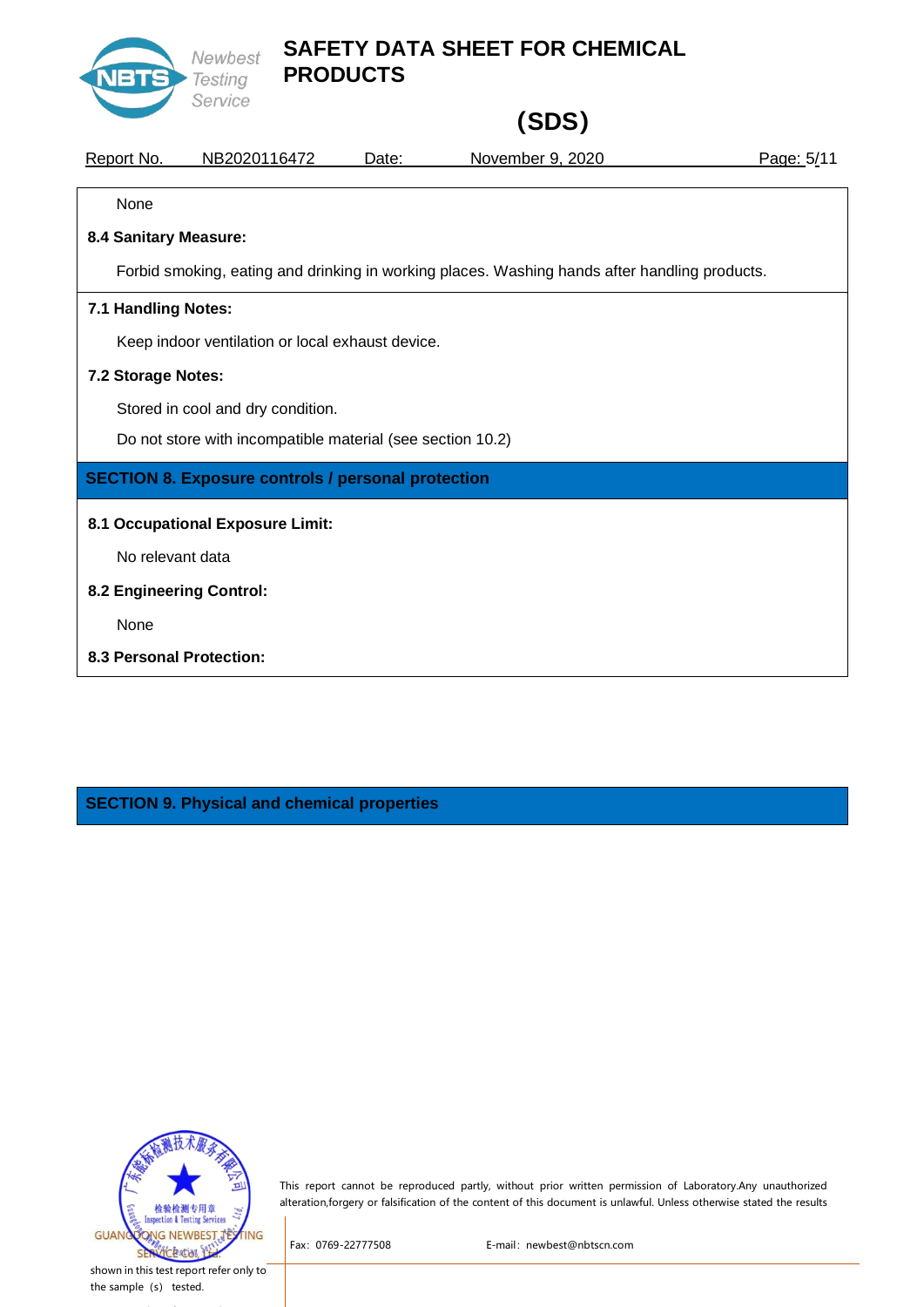

# **(SDS)**

REPORT 16472 Date: November 9, 2020 Page: 6/11

| <b>Appearance and Color</b>                | 25 colors produced |
|--------------------------------------------|--------------------|
| Odour                                      | Low odour          |
| <b>PH</b> value                            | No Data            |
| <b>Flammability</b>                        | Noncombustible     |
| Density(g/cm <sup>3</sup> )                | No Data            |
| Relative steam density (air = $1$ )        | No Data            |
| Vapor pressure(MPa)                        | No Data            |
| <b>Octanol/water partition coefficient</b> | No Data            |
| <b>Viscosity</b>                           | No Data            |
| Flash point(°C, Closed cup)                | Not Applicable     |
| Boiling point(°C)                          | No Data            |
| Melting point (°C)                         | No Data            |
| <b>Evaporation rate (kg/s)</b>             | No Data            |
| <b>UEL %(V/V)</b>                          | Not Applicable     |
| <b>LEL %(V/V)</b>                          | Not Applicable     |
| Auto-ignition temperature(°C)              | Not Applicable     |
| Decomposition temperature(°C)              | No Data            |
| <b>Solubility</b>                          | Soluble in water   |

### **10.1 Stability:**

Stable under recommended storage and handling conditions (See section 7).

### **10.2 Material for avoiding:**



This report cannot be reproduced partly, without prior written permission of Laboratory.Any unauthorized alteration,forgery or falsification of the content of this document is unlawful. Unless otherwise stated the results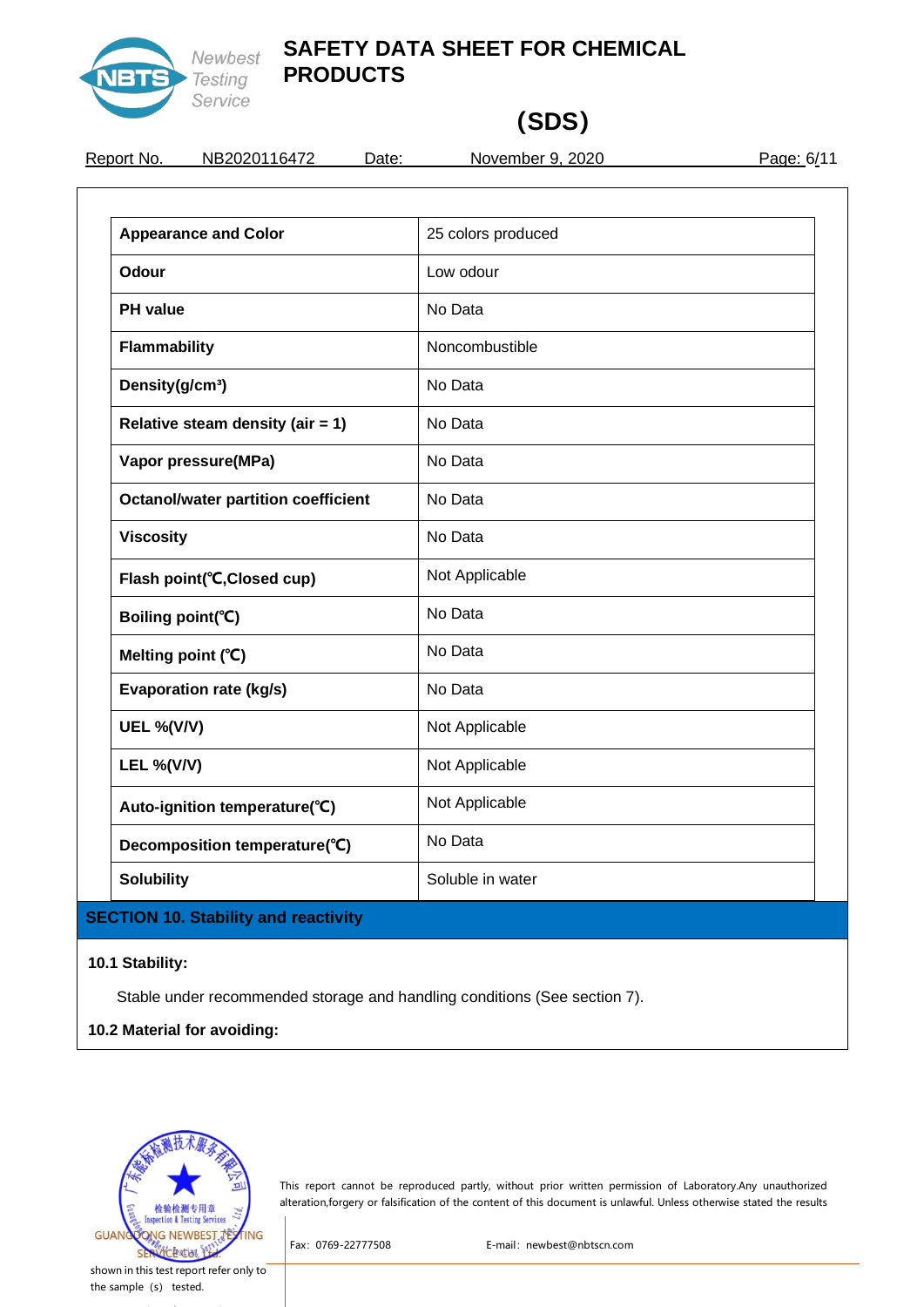

# **(SDS)**

Report No. NB2020116472 Date: November 9, 2020 Page: 7/11

Strong oxide, acid and alkali, Strong reducing agent.

#### **10.3 Contact conditions for avoiding:**

Sunlight, high temperature.

#### **10.4 Hazardous decomposition products:**

Under normal conditions of storage and use, hazardous decomposition products should not be produced.

**SECTION 11. Toxicological information**



This report cannot be reproduced partly, without prior written permission of Laboratory.Any unauthorized alteration,forgery or falsification of the content of this document is unlawful. Unless otherwise stated the results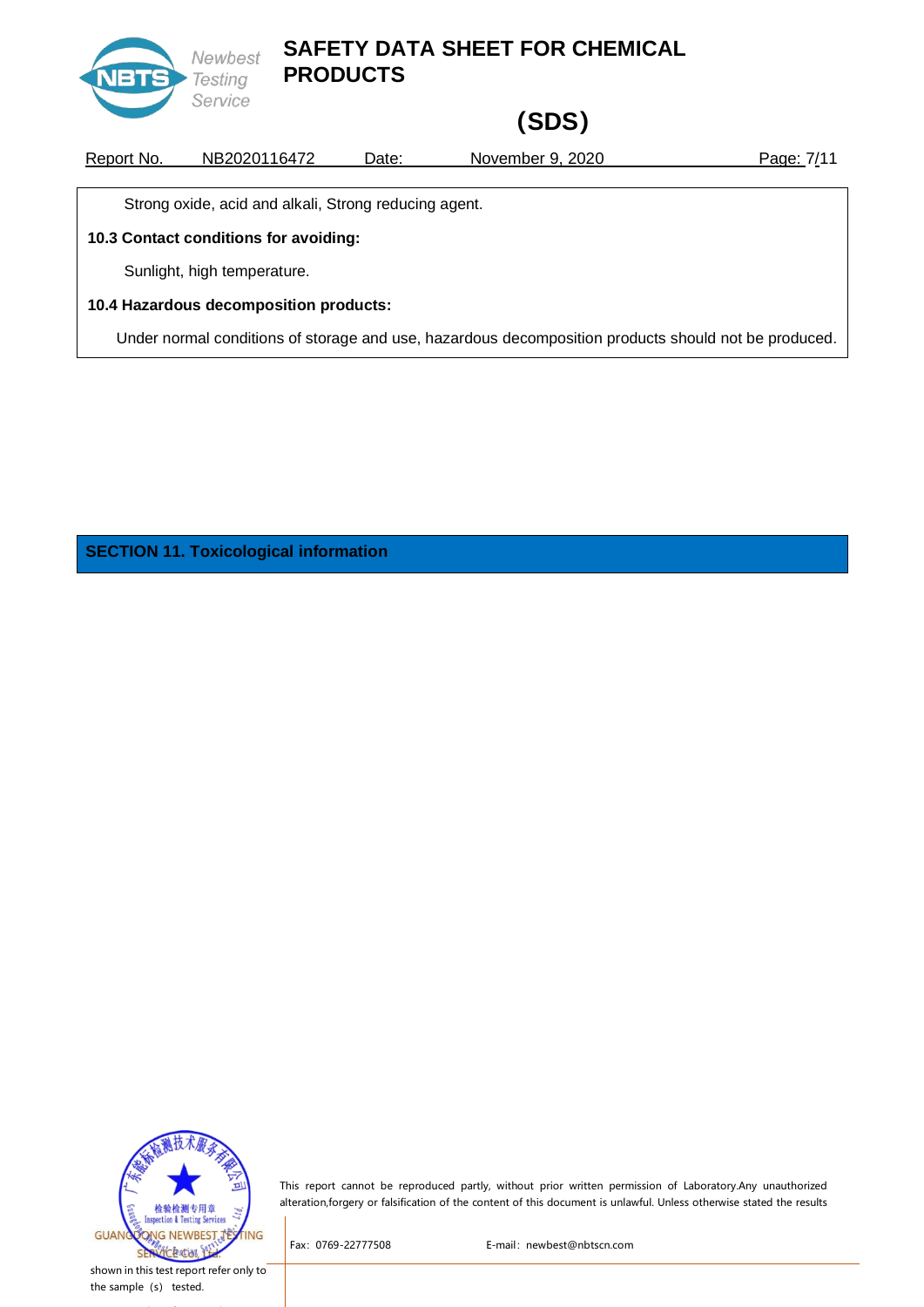

# **(SDS)**

| Report No.            | NB2020116472                                                      | Date: | November 9, 2020 | Page: 8/11 |
|-----------------------|-------------------------------------------------------------------|-------|------------------|------------|
| 11.1 Acute toxicity:  |                                                                   |       |                  |            |
|                       | Based on available data, the classification criteria are not met. |       |                  |            |
|                       | 11.2 Skin corrosion/irritation:                                   |       |                  |            |
|                       | Based on available data, the classification criteria are not met. |       |                  |            |
|                       | 11.3 Serious eye damage/irritation:                               |       |                  |            |
|                       | Based on available data, the classification criteria are not met. |       |                  |            |
|                       | 11.4 Respiratory or skin sensitisation:                           |       |                  |            |
|                       | Based on available data, the classification criteria are not met. |       |                  |            |
|                       | 11.5 Germ cell mutagenicity:                                      |       |                  |            |
| $met =$               | Based on available data, the classification criteria are not      |       |                  |            |
| 11.6 Carcinogenicity: |                                                                   |       |                  |            |
|                       | Based on available data, the classification criteria are not met. |       |                  |            |
|                       | 11.7 Reproductive toxicity:                                       |       |                  |            |
|                       | Based on available data, the classification criteria are not met. |       |                  |            |
|                       | 11.8 STOT-single exposure:                                        |       |                  |            |
|                       | Based on available data, the classification criteria are not met. |       |                  |            |
|                       | 11.9 STOT-repeated exposure:                                      |       |                  |            |
|                       | Based on available data, the classification criteria are not met. |       |                  |            |
|                       | 11.10 Aspiration hazard.:                                         |       |                  |            |
|                       | Based on available data, the classification criteria are not met. |       |                  |            |



This report cannot be reproduced partly, without prior written permission of Laboratory.Any unauthorized alteration,forgery or falsification of the content of this document is unlawful. Unless otherwise stated the results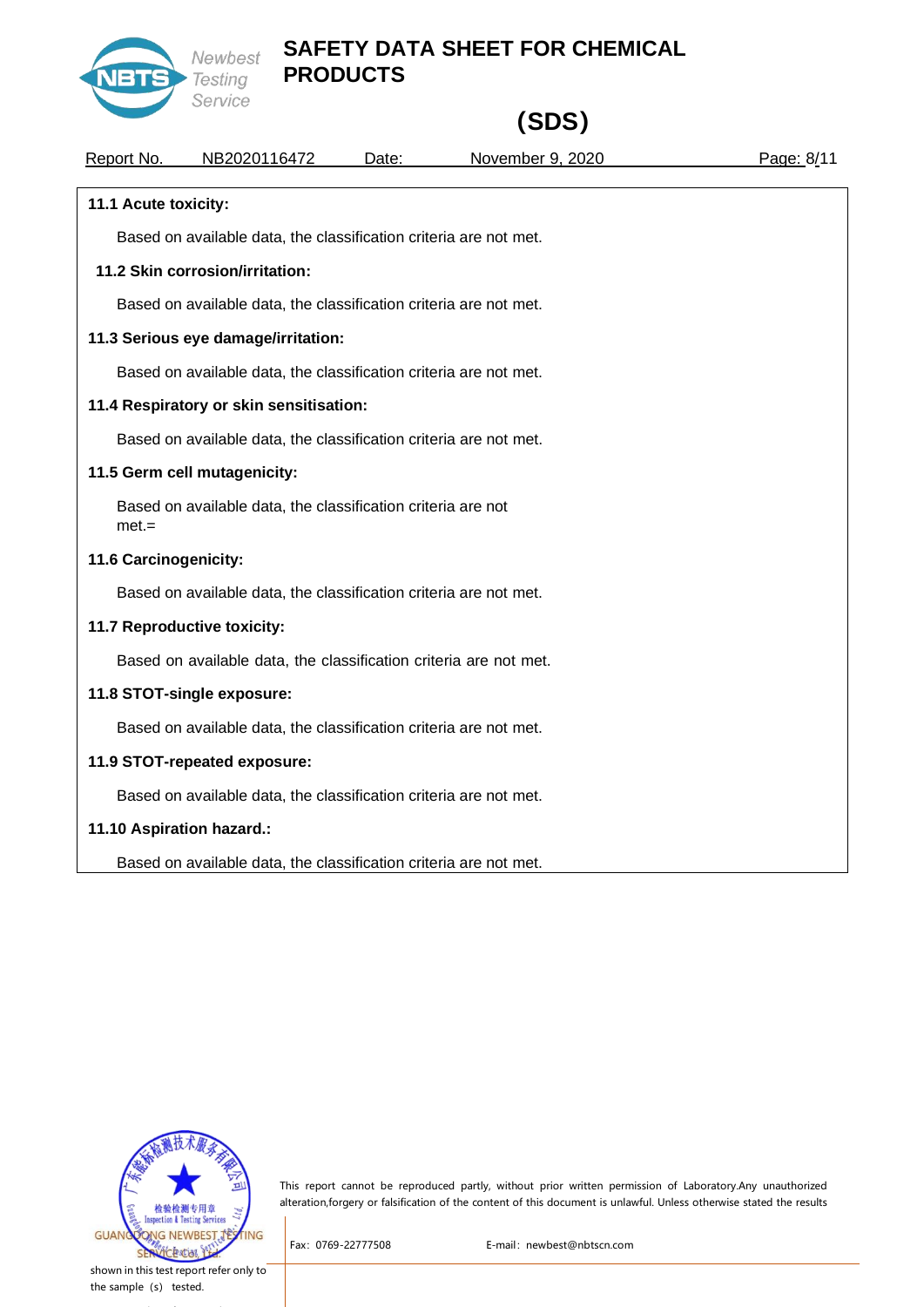

# **(SDS)**

| Report No.              | NB2020116472                              | Date: | November 9, 2020 | Page: 9/11 |
|-------------------------|-------------------------------------------|-------|------------------|------------|
|                         |                                           |       |                  |            |
|                         | <b>SECTION 12. Ecological information</b> |       |                  |            |
| 12.1 Toxicity:          |                                           |       |                  |            |
| No data available.      |                                           |       |                  |            |
|                         | 12.2 Persistence and degradability:       |       |                  |            |
| No data available.      |                                           |       |                  |            |
|                         | 12.3 Bioaccumulative potential:           |       |                  |            |
| No data available.      |                                           |       |                  |            |
| 12.4 Mobility in soil   |                                           |       |                  |            |
| No data available. 12.5 |                                           |       |                  |            |
| <b>Other Dangers:</b>   |                                           |       |                  |            |
| No data available.      |                                           |       |                  |            |

### **SECTION 13. Disposal considerations**



This report cannot be reproduced partly, without prior written permission of Laboratory.Any unauthorized alteration,forgery or falsification of the content of this document is unlawful. Unless otherwise stated the results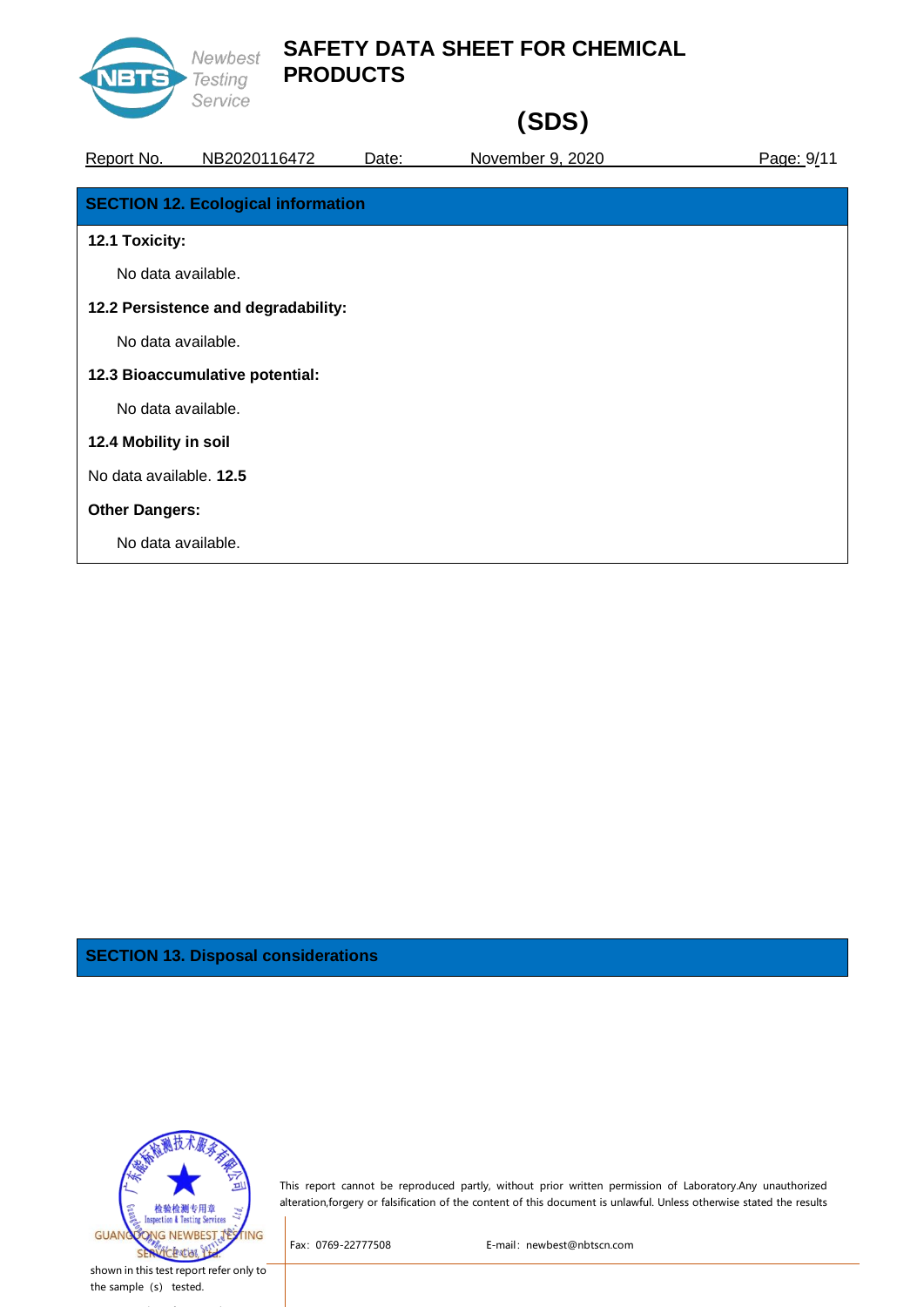

# **(SDS)**

Report No. NB2020116472 Date: November 9, 2020 Page: 10/11

### **13.1 Handling method for waste:**

Handling waste according to the local regulations. Contact specific waste disposal company or companies recommended by local laws.

### **13.2 Handling method for uncleaned packaging**

Processing as general waste processing after the empty container.

### **SECTION 14. Transport information**

| <b>Packaging Label</b>         | None |
|--------------------------------|------|
| UN NO                          | None |
| <b>Technical name</b>          | None |
| <b>Transport hazard class</b>  | None |
| <b>Subsidiary hazard class</b> | None |
| <b>Packing group</b>           | None |
| <b>Special Provisions</b>      | None |

### **SECTION 16. Other information**

The above information is based on the data of which we are aware and is believed to be correct as of the date hereof. Since this information may be applied under conditions beyond our control and with which may be unfamiliar and since data made available subsequent to the date hereof may suggest modifications of the information, we do not assume any responsibility for the result of its use, this information is furnished upon condition that the person receiving it shall make his own determination of the suitability of the material for his particular purpose.



This report cannot be reproduced partly, without prior written permission of Laboratory.Any unauthorized alteration,forgery or falsification of the content of this document is unlawful. Unless otherwise stated the results